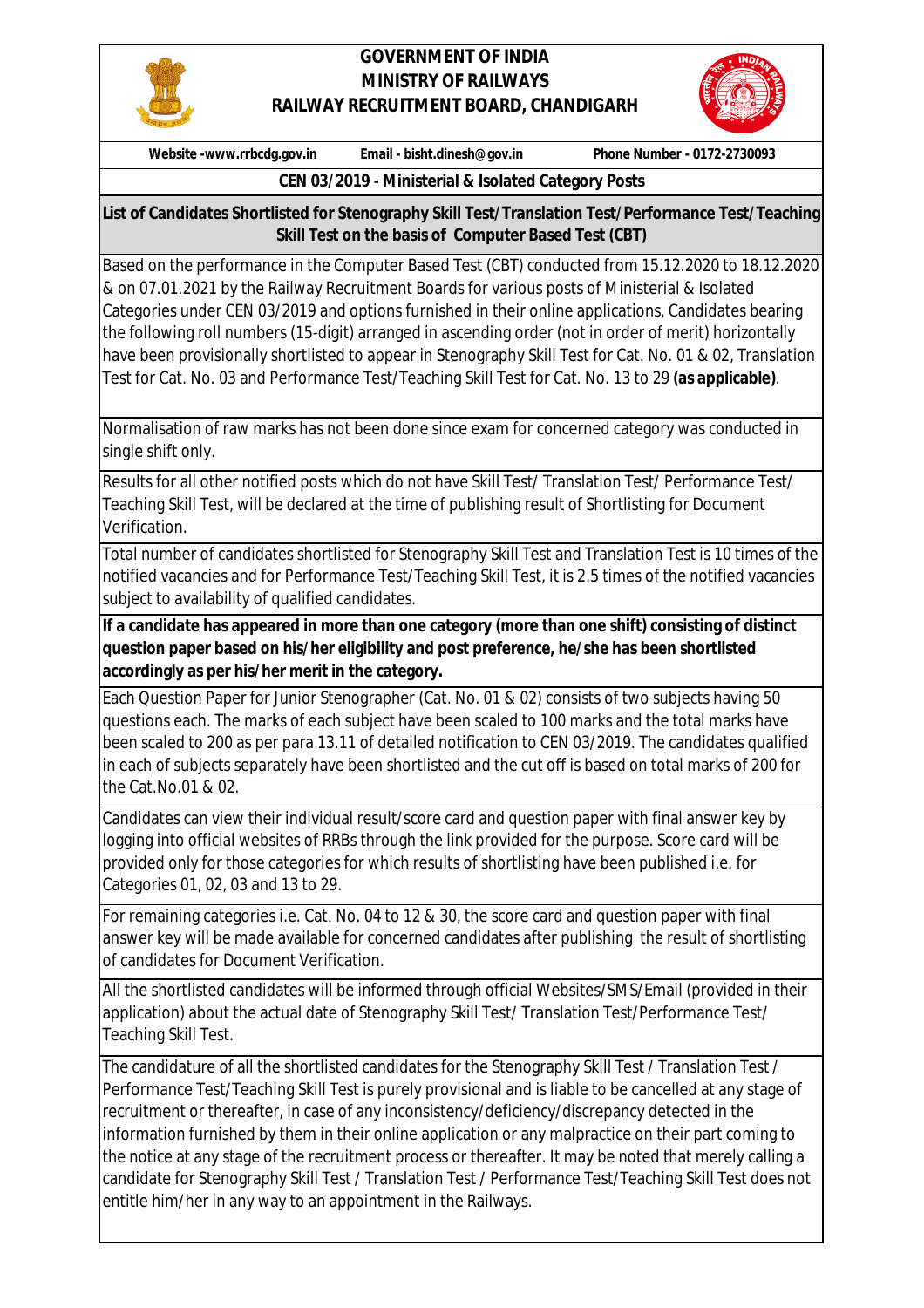While every care has been taken in preparing the result, RRB reserves the right to rectify any inadvertent error or typographical/printing mistake etc. RRB regrets the inability to entertain any correspondence on this account from the candidates.

**Important**: Beware of the touts who may misguide the candidates with false promises of getting them selected for the job on illegal consideration. The recruitment process in the RRB exams is fully computerized and the selection is based on merit of candidates only. Please visit the official websites of RRBs for regular updates and information.

**Roll Number of Shortlisted candidates for Stenography Skill Test /Translation Test/Performance** 

| Test/Teaching Skill Test in ascending order (not in order of merit) horizontally |                 |                 |                 |                 |  |  |  |
|----------------------------------------------------------------------------------|-----------------|-----------------|-----------------|-----------------|--|--|--|
| <b>Stenography Skill Test</b>                                                    |                 |                 |                 |                 |  |  |  |
| Category No. 01 - JUNIOR STENOGRAPHER / HINDI                                    |                 |                 |                 |                 |  |  |  |
| 173191120000287                                                                  | 173191120007268 | 173191120007342 | 173191120007929 | 173191120007931 |  |  |  |
| 173191130007353                                                                  | 173191130007632 | 173191130008472 | 173191130008715 | 173191170001231 |  |  |  |
| 173191170004181                                                                  | 173191170007295 | 173191170007323 | 173191170007543 | 173191170007666 |  |  |  |
| 173191170007877                                                                  | 173191170007965 | 173191170008106 | 173191170008314 | 173191170008325 |  |  |  |
| 173191170008528                                                                  | 173191170008547 | 173191170008694 | 173191190004506 | 173191190007719 |  |  |  |
| 173191190007936                                                                  | 173191190008366 | 173191190008400 | 173191190008503 | 173191190008624 |  |  |  |
| 173191190008635                                                                  | 173191190008657 | 173192120000239 | 173192120000253 | 173192120007466 |  |  |  |
| 173192120007474                                                                  | 173192120007994 | 173192120008004 | 173192120008008 | 173192130007356 |  |  |  |
| 173192130007627                                                                  | 173192130007803 | 173192130008490 | 173192170001933 | 173192170002010 |  |  |  |
| 173192170007289                                                                  | 173192170007484 | 173192170007520 | 173192170008169 | 173192170008180 |  |  |  |
| 173192170008186                                                                  | 173192170008232 | 173192170008531 | 173192170008536 | 173192170008554 |  |  |  |
| 173192170008678                                                                  | 173192190007703 | 173192190008608 | 173192190008717 | 173192190008730 |  |  |  |
| 173192190008734                                                                  | 173192220008275 | 173192260008345 | 173192310008466 | 173193120007267 |  |  |  |
| 173193120007331                                                                  | 173193120007337 | 173193120007402 | 173193120007458 | 173193120007464 |  |  |  |
| 173193120007478                                                                  | 173193120007996 | 173193120008413 | 173193170001990 | 173193170008546 |  |  |  |
| 173194120007274                                                                  | 173194120007425 | 173194120007446 | 173194120007450 | 173194120007469 |  |  |  |
| 173194120007483                                                                  | 173194120007496 | 173194120007500 | 173194120007509 | 173194120008007 |  |  |  |
| 173194120008411                                                                  | 173194130007382 | 173194130007601 | 173194130007617 | 173194130007624 |  |  |  |
| 173194130007940                                                                  | 173194130007986 | 173194130008473 | 173194130008604 | 173194170001218 |  |  |  |
| 173194170002964                                                                  | 173194170005929 | 173194170007282 | 173194170007291 | 173194170007322 |  |  |  |
| 173194170007557                                                                  | 173194170007566 | 173194170007580 | 173194170007581 | 173194170007585 |  |  |  |
| 173194170007595                                                                  | 173194170007653 | 173194170007771 | 173194170007815 | 173194170007823 |  |  |  |
| 173194170007871                                                                  | 173194170007892 | 173194170007945 | 173194170008072 | 173194170008083 |  |  |  |
| 173194170008100                                                                  | 173194170008104 | 173194170008123 | 173194170008139 | 173194170008151 |  |  |  |
| 173194170008154                                                                  | 173194170008163 | 173194170008175 | 173194170008176 | 173194170008177 |  |  |  |
| 173194170008241                                                                  | 173194170008309 | 173194170008683 | 173194170008685 | 173194190004527 |  |  |  |
| 173194190004583                                                                  | 173194190007710 | 173194190007935 | 173194190008383 | 173194190008391 |  |  |  |
| 173194190008474                                                                  | 173194190008484 | 173194190008486 | 173194190008505 | 173194190008621 |  |  |  |
| 173194190008639                                                                  | 173194190008644 | 173194190008662 | 173194190008718 | 173194190008723 |  |  |  |
| 173194190008725                                                                  | 173194190008740 | 173194220008262 | 173194260008327 | 173194260008569 |  |  |  |
| 173194310008286                                                                  | 173195120007332 | 173195120007498 | 173195120008003 | 173195120008010 |  |  |  |
| 173195130004314                                                                  | 173195130007620 | 173195130007625 | 173195130008566 | 173195130008600 |  |  |  |
| 173195170001287                                                                  | 173195170001969 | 173195170002274 | 173195170007299 | 173195170007791 |  |  |  |
| 173195170007847                                                                  | 173195170008029 | 173195170008077 | 173195170008086 | 173195170008109 |  |  |  |
| 173195170008231                                                                  | 173195170008535 | 173195190008731 | 173195220008268 |                 |  |  |  |
| Total number of candidates shortlisted: 174                                      |                 |                 |                 |                 |  |  |  |
| Category No. 02 - JUNIOR STENOGRAPHER / ENGLISH                                  |                 |                 |                 |                 |  |  |  |
| 173191120000006                                                                  | 173191120000333 | 173191120000609 | 173191120000611 | 173191120000627 |  |  |  |
| 173191120000629                                                                  | 173191130000597 | 173191130001701 | 173191130001702 | 173191170000042 |  |  |  |
| 173191170000163                                                                  | 173191170000206 | 173191170000494 | 173191170000708 | 173191170000840 |  |  |  |
| 173191170001054                                                                  | 173191170001110 | 173191170001146 | 173191170001163 | 173191170001464 |  |  |  |
| 173191170001469                                                                  | 173191170001491 | 173191170001542 | 173191170001544 | 173191170001559 |  |  |  |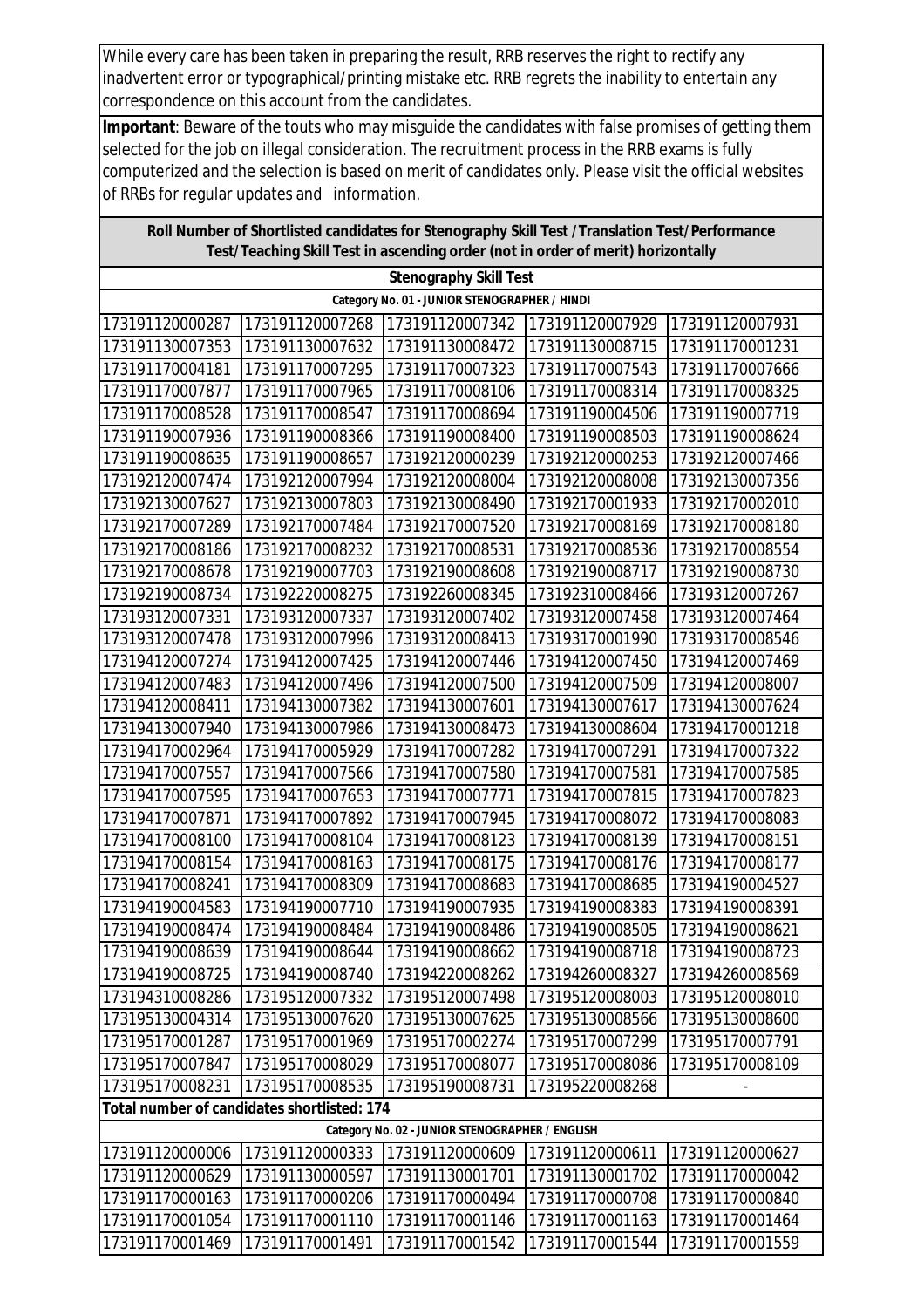| 173191170001690                                                                                                                                                                                                                                                                                                                                                                                             | 173191170001807                                                                                                                                                                                                                                                                                                                                                                                                                | 173191170002040                                                                                                                                                                                                                                                                                                                                                                                                                | 173191170002304                                                                                                                                                                                                                                                                                                                                                                                                                | 173191170002324                                                                                                                                                                                                                                                                                                                                                                                                                |
|-------------------------------------------------------------------------------------------------------------------------------------------------------------------------------------------------------------------------------------------------------------------------------------------------------------------------------------------------------------------------------------------------------------|--------------------------------------------------------------------------------------------------------------------------------------------------------------------------------------------------------------------------------------------------------------------------------------------------------------------------------------------------------------------------------------------------------------------------------|--------------------------------------------------------------------------------------------------------------------------------------------------------------------------------------------------------------------------------------------------------------------------------------------------------------------------------------------------------------------------------------------------------------------------------|--------------------------------------------------------------------------------------------------------------------------------------------------------------------------------------------------------------------------------------------------------------------------------------------------------------------------------------------------------------------------------------------------------------------------------|--------------------------------------------------------------------------------------------------------------------------------------------------------------------------------------------------------------------------------------------------------------------------------------------------------------------------------------------------------------------------------------------------------------------------------|
| 173191170002458                                                                                                                                                                                                                                                                                                                                                                                             | 173191170002485                                                                                                                                                                                                                                                                                                                                                                                                                | 173191170002499                                                                                                                                                                                                                                                                                                                                                                                                                | 173191170002563                                                                                                                                                                                                                                                                                                                                                                                                                | 173191170002602                                                                                                                                                                                                                                                                                                                                                                                                                |
| 173191170002653                                                                                                                                                                                                                                                                                                                                                                                             | 173191170002752                                                                                                                                                                                                                                                                                                                                                                                                                | 173191170002767                                                                                                                                                                                                                                                                                                                                                                                                                | 173191170002829                                                                                                                                                                                                                                                                                                                                                                                                                | 173191170002888                                                                                                                                                                                                                                                                                                                                                                                                                |
| 173191170003002                                                                                                                                                                                                                                                                                                                                                                                             | 173191170003003                                                                                                                                                                                                                                                                                                                                                                                                                | 173191170003065                                                                                                                                                                                                                                                                                                                                                                                                                | 173191170003070                                                                                                                                                                                                                                                                                                                                                                                                                | 173191170003107                                                                                                                                                                                                                                                                                                                                                                                                                |
| 173191170003134                                                                                                                                                                                                                                                                                                                                                                                             | 173191170003254                                                                                                                                                                                                                                                                                                                                                                                                                | 173191170003283                                                                                                                                                                                                                                                                                                                                                                                                                | 173191170003284                                                                                                                                                                                                                                                                                                                                                                                                                | 173191170003321                                                                                                                                                                                                                                                                                                                                                                                                                |
| 173191170003530                                                                                                                                                                                                                                                                                                                                                                                             | 173191170003762                                                                                                                                                                                                                                                                                                                                                                                                                | 173191170004486                                                                                                                                                                                                                                                                                                                                                                                                                | 173191170004730                                                                                                                                                                                                                                                                                                                                                                                                                | 173191170004793                                                                                                                                                                                                                                                                                                                                                                                                                |
| 173191170004803                                                                                                                                                                                                                                                                                                                                                                                             | 173191170004813                                                                                                                                                                                                                                                                                                                                                                                                                | 173191170004902                                                                                                                                                                                                                                                                                                                                                                                                                | 173191170004946                                                                                                                                                                                                                                                                                                                                                                                                                | 173191170004991                                                                                                                                                                                                                                                                                                                                                                                                                |
| 173191170005023                                                                                                                                                                                                                                                                                                                                                                                             | 173191170005051                                                                                                                                                                                                                                                                                                                                                                                                                | 173191170005081                                                                                                                                                                                                                                                                                                                                                                                                                | 173191170005119                                                                                                                                                                                                                                                                                                                                                                                                                | 173191170005139                                                                                                                                                                                                                                                                                                                                                                                                                |
| 173191170005143                                                                                                                                                                                                                                                                                                                                                                                             | 173191170005167                                                                                                                                                                                                                                                                                                                                                                                                                | 173191170005192                                                                                                                                                                                                                                                                                                                                                                                                                | 173191170005219                                                                                                                                                                                                                                                                                                                                                                                                                | 173191170005338                                                                                                                                                                                                                                                                                                                                                                                                                |
| 173191170005401                                                                                                                                                                                                                                                                                                                                                                                             | 173191170005427                                                                                                                                                                                                                                                                                                                                                                                                                | 173191170005473                                                                                                                                                                                                                                                                                                                                                                                                                | 173191170005523                                                                                                                                                                                                                                                                                                                                                                                                                | 173191170005596                                                                                                                                                                                                                                                                                                                                                                                                                |
| 173191170005598                                                                                                                                                                                                                                                                                                                                                                                             | 173191170005633                                                                                                                                                                                                                                                                                                                                                                                                                | 173191170005795                                                                                                                                                                                                                                                                                                                                                                                                                | 173191170005799                                                                                                                                                                                                                                                                                                                                                                                                                | 173191170005808                                                                                                                                                                                                                                                                                                                                                                                                                |
| 173191170005843                                                                                                                                                                                                                                                                                                                                                                                             | 173191170006103                                                                                                                                                                                                                                                                                                                                                                                                                | 173191170006114                                                                                                                                                                                                                                                                                                                                                                                                                | 173191170006166                                                                                                                                                                                                                                                                                                                                                                                                                | 173191170006256                                                                                                                                                                                                                                                                                                                                                                                                                |
| 173191170006327                                                                                                                                                                                                                                                                                                                                                                                             | 173191170006341                                                                                                                                                                                                                                                                                                                                                                                                                | 173191170006367                                                                                                                                                                                                                                                                                                                                                                                                                | 173191170006386                                                                                                                                                                                                                                                                                                                                                                                                                | 173191170006409                                                                                                                                                                                                                                                                                                                                                                                                                |
| 173191170006425                                                                                                                                                                                                                                                                                                                                                                                             | 173191170006523                                                                                                                                                                                                                                                                                                                                                                                                                | 173191170006569                                                                                                                                                                                                                                                                                                                                                                                                                | 173191170006676                                                                                                                                                                                                                                                                                                                                                                                                                | 173191170007125                                                                                                                                                                                                                                                                                                                                                                                                                |
| 173191170007150                                                                                                                                                                                                                                                                                                                                                                                             | 173191170007168                                                                                                                                                                                                                                                                                                                                                                                                                | 173191190004422                                                                                                                                                                                                                                                                                                                                                                                                                | 173191190004440                                                                                                                                                                                                                                                                                                                                                                                                                | 173191190004681                                                                                                                                                                                                                                                                                                                                                                                                                |
| 173191210003205                                                                                                                                                                                                                                                                                                                                                                                             | 173191210006915                                                                                                                                                                                                                                                                                                                                                                                                                | 173191210006972                                                                                                                                                                                                                                                                                                                                                                                                                | 173191250003248                                                                                                                                                                                                                                                                                                                                                                                                                | 173191260004345                                                                                                                                                                                                                                                                                                                                                                                                                |
| 173192120000630                                                                                                                                                                                                                                                                                                                                                                                             | 173192130001435                                                                                                                                                                                                                                                                                                                                                                                                                | 173192170000103                                                                                                                                                                                                                                                                                                                                                                                                                | 173192170000182                                                                                                                                                                                                                                                                                                                                                                                                                | 173192170000196                                                                                                                                                                                                                                                                                                                                                                                                                |
| 173192170000513                                                                                                                                                                                                                                                                                                                                                                                             | 173192170000699                                                                                                                                                                                                                                                                                                                                                                                                                | 173192170001035                                                                                                                                                                                                                                                                                                                                                                                                                | 173192170001071                                                                                                                                                                                                                                                                                                                                                                                                                | 173192170001123                                                                                                                                                                                                                                                                                                                                                                                                                |
| 173192170001133                                                                                                                                                                                                                                                                                                                                                                                             | 173192170001135                                                                                                                                                                                                                                                                                                                                                                                                                | 173192170001476                                                                                                                                                                                                                                                                                                                                                                                                                | 173192170001502                                                                                                                                                                                                                                                                                                                                                                                                                | 173192170001533                                                                                                                                                                                                                                                                                                                                                                                                                |
| 173192170001581                                                                                                                                                                                                                                                                                                                                                                                             | 173192170001591                                                                                                                                                                                                                                                                                                                                                                                                                | 173192170001785                                                                                                                                                                                                                                                                                                                                                                                                                | 173192170002010                                                                                                                                                                                                                                                                                                                                                                                                                | 173192170002258                                                                                                                                                                                                                                                                                                                                                                                                                |
| 173192170002302                                                                                                                                                                                                                                                                                                                                                                                             | 173192170002451                                                                                                                                                                                                                                                                                                                                                                                                                | 173192170002494                                                                                                                                                                                                                                                                                                                                                                                                                | 173192170002601                                                                                                                                                                                                                                                                                                                                                                                                                | 173192170002621                                                                                                                                                                                                                                                                                                                                                                                                                |
| 173192170002629                                                                                                                                                                                                                                                                                                                                                                                             | 173192170002631                                                                                                                                                                                                                                                                                                                                                                                                                | 173192170002703                                                                                                                                                                                                                                                                                                                                                                                                                | 173192170002706                                                                                                                                                                                                                                                                                                                                                                                                                | 173192170002812                                                                                                                                                                                                                                                                                                                                                                                                                |
| 173192170003001                                                                                                                                                                                                                                                                                                                                                                                             | 173192170003599                                                                                                                                                                                                                                                                                                                                                                                                                | 173192170003704                                                                                                                                                                                                                                                                                                                                                                                                                | 173192170003751                                                                                                                                                                                                                                                                                                                                                                                                                | 173192170004248                                                                                                                                                                                                                                                                                                                                                                                                                |
| 173192170004379                                                                                                                                                                                                                                                                                                                                                                                             | 173192170004598                                                                                                                                                                                                                                                                                                                                                                                                                | 173192170004726                                                                                                                                                                                                                                                                                                                                                                                                                | 173192170004735                                                                                                                                                                                                                                                                                                                                                                                                                | 173192170004794                                                                                                                                                                                                                                                                                                                                                                                                                |
| 173192170004866                                                                                                                                                                                                                                                                                                                                                                                             | 173192170004900                                                                                                                                                                                                                                                                                                                                                                                                                | 173192170004912                                                                                                                                                                                                                                                                                                                                                                                                                | 173192170004933                                                                                                                                                                                                                                                                                                                                                                                                                | 173192170004938                                                                                                                                                                                                                                                                                                                                                                                                                |
| 173192170004996                                                                                                                                                                                                                                                                                                                                                                                             | 173192170005000                                                                                                                                                                                                                                                                                                                                                                                                                | 173192170005124                                                                                                                                                                                                                                                                                                                                                                                                                | 173192170005214                                                                                                                                                                                                                                                                                                                                                                                                                | 173192170005364                                                                                                                                                                                                                                                                                                                                                                                                                |
| 173192170005429                                                                                                                                                                                                                                                                                                                                                                                             | 173192170005577                                                                                                                                                                                                                                                                                                                                                                                                                | 173192170005620                                                                                                                                                                                                                                                                                                                                                                                                                | 173192170005696                                                                                                                                                                                                                                                                                                                                                                                                                | 173192170005704                                                                                                                                                                                                                                                                                                                                                                                                                |
| 173192170005776                                                                                                                                                                                                                                                                                                                                                                                             | 173192170006259                                                                                                                                                                                                                                                                                                                                                                                                                | 173192170006310                                                                                                                                                                                                                                                                                                                                                                                                                | 173192170006368                                                                                                                                                                                                                                                                                                                                                                                                                | 173192170006418                                                                                                                                                                                                                                                                                                                                                                                                                |
| 173192170006461                                                                                                                                                                                                                                                                                                                                                                                             | 173192170006476                                                                                                                                                                                                                                                                                                                                                                                                                | 173192170007104                                                                                                                                                                                                                                                                                                                                                                                                                | 173192170007144                                                                                                                                                                                                                                                                                                                                                                                                                | 173192170007152                                                                                                                                                                                                                                                                                                                                                                                                                |
| 173192170007169                                                                                                                                                                                                                                                                                                                                                                                             | 173192190004701                                                                                                                                                                                                                                                                                                                                                                                                                | 173192220006579                                                                                                                                                                                                                                                                                                                                                                                                                | 173193120000007                                                                                                                                                                                                                                                                                                                                                                                                                | 173193120000256                                                                                                                                                                                                                                                                                                                                                                                                                |
| 173193120000325                                                                                                                                                                                                                                                                                                                                                                                             | 173193120000337                                                                                                                                                                                                                                                                                                                                                                                                                | 173193120000345                                                                                                                                                                                                                                                                                                                                                                                                                | 173193120000367                                                                                                                                                                                                                                                                                                                                                                                                                | 173193120000651                                                                                                                                                                                                                                                                                                                                                                                                                |
| 173193120000652                                                                                                                                                                                                                                                                                                                                                                                             | 173193120000657                                                                                                                                                                                                                                                                                                                                                                                                                | 173193120003169                                                                                                                                                                                                                                                                                                                                                                                                                | 173193170000117                                                                                                                                                                                                                                                                                                                                                                                                                | 173193170000747                                                                                                                                                                                                                                                                                                                                                                                                                |
|                                                                                                                                                                                                                                                                                                                                                                                                             |                                                                                                                                                                                                                                                                                                                                                                                                                                |                                                                                                                                                                                                                                                                                                                                                                                                                                |                                                                                                                                                                                                                                                                                                                                                                                                                                |                                                                                                                                                                                                                                                                                                                                                                                                                                |
|                                                                                                                                                                                                                                                                                                                                                                                                             |                                                                                                                                                                                                                                                                                                                                                                                                                                |                                                                                                                                                                                                                                                                                                                                                                                                                                |                                                                                                                                                                                                                                                                                                                                                                                                                                |                                                                                                                                                                                                                                                                                                                                                                                                                                |
|                                                                                                                                                                                                                                                                                                                                                                                                             |                                                                                                                                                                                                                                                                                                                                                                                                                                |                                                                                                                                                                                                                                                                                                                                                                                                                                |                                                                                                                                                                                                                                                                                                                                                                                                                                |                                                                                                                                                                                                                                                                                                                                                                                                                                |
|                                                                                                                                                                                                                                                                                                                                                                                                             |                                                                                                                                                                                                                                                                                                                                                                                                                                |                                                                                                                                                                                                                                                                                                                                                                                                                                |                                                                                                                                                                                                                                                                                                                                                                                                                                |                                                                                                                                                                                                                                                                                                                                                                                                                                |
|                                                                                                                                                                                                                                                                                                                                                                                                             |                                                                                                                                                                                                                                                                                                                                                                                                                                |                                                                                                                                                                                                                                                                                                                                                                                                                                |                                                                                                                                                                                                                                                                                                                                                                                                                                |                                                                                                                                                                                                                                                                                                                                                                                                                                |
|                                                                                                                                                                                                                                                                                                                                                                                                             |                                                                                                                                                                                                                                                                                                                                                                                                                                |                                                                                                                                                                                                                                                                                                                                                                                                                                |                                                                                                                                                                                                                                                                                                                                                                                                                                |                                                                                                                                                                                                                                                                                                                                                                                                                                |
|                                                                                                                                                                                                                                                                                                                                                                                                             |                                                                                                                                                                                                                                                                                                                                                                                                                                |                                                                                                                                                                                                                                                                                                                                                                                                                                |                                                                                                                                                                                                                                                                                                                                                                                                                                |                                                                                                                                                                                                                                                                                                                                                                                                                                |
|                                                                                                                                                                                                                                                                                                                                                                                                             |                                                                                                                                                                                                                                                                                                                                                                                                                                |                                                                                                                                                                                                                                                                                                                                                                                                                                |                                                                                                                                                                                                                                                                                                                                                                                                                                |                                                                                                                                                                                                                                                                                                                                                                                                                                |
|                                                                                                                                                                                                                                                                                                                                                                                                             |                                                                                                                                                                                                                                                                                                                                                                                                                                |                                                                                                                                                                                                                                                                                                                                                                                                                                |                                                                                                                                                                                                                                                                                                                                                                                                                                |                                                                                                                                                                                                                                                                                                                                                                                                                                |
|                                                                                                                                                                                                                                                                                                                                                                                                             |                                                                                                                                                                                                                                                                                                                                                                                                                                |                                                                                                                                                                                                                                                                                                                                                                                                                                |                                                                                                                                                                                                                                                                                                                                                                                                                                |                                                                                                                                                                                                                                                                                                                                                                                                                                |
|                                                                                                                                                                                                                                                                                                                                                                                                             |                                                                                                                                                                                                                                                                                                                                                                                                                                |                                                                                                                                                                                                                                                                                                                                                                                                                                |                                                                                                                                                                                                                                                                                                                                                                                                                                |                                                                                                                                                                                                                                                                                                                                                                                                                                |
|                                                                                                                                                                                                                                                                                                                                                                                                             |                                                                                                                                                                                                                                                                                                                                                                                                                                |                                                                                                                                                                                                                                                                                                                                                                                                                                |                                                                                                                                                                                                                                                                                                                                                                                                                                |                                                                                                                                                                                                                                                                                                                                                                                                                                |
|                                                                                                                                                                                                                                                                                                                                                                                                             |                                                                                                                                                                                                                                                                                                                                                                                                                                |                                                                                                                                                                                                                                                                                                                                                                                                                                |                                                                                                                                                                                                                                                                                                                                                                                                                                |                                                                                                                                                                                                                                                                                                                                                                                                                                |
|                                                                                                                                                                                                                                                                                                                                                                                                             |                                                                                                                                                                                                                                                                                                                                                                                                                                |                                                                                                                                                                                                                                                                                                                                                                                                                                |                                                                                                                                                                                                                                                                                                                                                                                                                                |                                                                                                                                                                                                                                                                                                                                                                                                                                |
|                                                                                                                                                                                                                                                                                                                                                                                                             |                                                                                                                                                                                                                                                                                                                                                                                                                                |                                                                                                                                                                                                                                                                                                                                                                                                                                |                                                                                                                                                                                                                                                                                                                                                                                                                                |                                                                                                                                                                                                                                                                                                                                                                                                                                |
|                                                                                                                                                                                                                                                                                                                                                                                                             |                                                                                                                                                                                                                                                                                                                                                                                                                                |                                                                                                                                                                                                                                                                                                                                                                                                                                |                                                                                                                                                                                                                                                                                                                                                                                                                                |                                                                                                                                                                                                                                                                                                                                                                                                                                |
|                                                                                                                                                                                                                                                                                                                                                                                                             |                                                                                                                                                                                                                                                                                                                                                                                                                                |                                                                                                                                                                                                                                                                                                                                                                                                                                |                                                                                                                                                                                                                                                                                                                                                                                                                                |                                                                                                                                                                                                                                                                                                                                                                                                                                |
|                                                                                                                                                                                                                                                                                                                                                                                                             |                                                                                                                                                                                                                                                                                                                                                                                                                                |                                                                                                                                                                                                                                                                                                                                                                                                                                |                                                                                                                                                                                                                                                                                                                                                                                                                                |                                                                                                                                                                                                                                                                                                                                                                                                                                |
|                                                                                                                                                                                                                                                                                                                                                                                                             |                                                                                                                                                                                                                                                                                                                                                                                                                                |                                                                                                                                                                                                                                                                                                                                                                                                                                |                                                                                                                                                                                                                                                                                                                                                                                                                                |                                                                                                                                                                                                                                                                                                                                                                                                                                |
|                                                                                                                                                                                                                                                                                                                                                                                                             |                                                                                                                                                                                                                                                                                                                                                                                                                                |                                                                                                                                                                                                                                                                                                                                                                                                                                |                                                                                                                                                                                                                                                                                                                                                                                                                                |                                                                                                                                                                                                                                                                                                                                                                                                                                |
| 173194170005293                                                                                                                                                                                                                                                                                                                                                                                             |                                                                                                                                                                                                                                                                                                                                                                                                                                |                                                                                                                                                                                                                                                                                                                                                                                                                                |                                                                                                                                                                                                                                                                                                                                                                                                                                |                                                                                                                                                                                                                                                                                                                                                                                                                                |
| 173193170001128<br>173193170002570<br>173193170004857<br>173193170006498<br>173194120000624<br>173194120000671<br>173194130001704<br>173194130001831<br>173194170000018<br>173194170000463<br>173194170000546<br>173194170001082<br>173194170001574<br>173194170001790<br>173194170002362<br>173194170002657<br>173194170003034<br>173194170003595<br>173194170004605<br>173194170004786<br>173194170005062 | 173193170001534<br>173193170002619<br>173193170004964<br>173193210000419<br>173194120000636<br>173194120003168<br>173194130001707<br>173194130002596<br>173194170000021<br>173194170000486<br>173194170000726<br>173194170001263<br>173194170001578<br>173194170001796<br>173194170002377<br>173194170002711<br>173194170003060<br>173194170003791<br>173194170004608<br>173194170004828<br>173194170005078<br>173194170005334 | 173193170001592<br>173193170002732<br>173193170005067<br>173193210000427<br>173194120000647<br>173194120003237<br>173194130001717<br>173194130004319<br>173194170000076<br>173194170000527<br>173194170000729<br>173194170001482<br>173194170001579<br>173194170002289<br>173194170002487<br>173194170002789<br>173194170003088<br>173194170003793<br>173194170004618<br>173194170004885<br>173194170005120<br>173194170005337 | 173193170001990<br>173193170002802<br>173193170005348<br>173194120000341<br>173194120000659<br>173194120003240<br>173194130001723<br>173194130004330<br>173194170000083<br>173194170000542<br>173194170000903<br>173194170001488<br>173194170001620<br>173194170002297<br>173194170002545<br>173194170002964<br>173194170003116<br>173194170003831<br>173194170004646<br>173194170004936<br>173194170005148<br>173194170005366 | 173193170002541<br>173193170004825<br>173193170005618<br>173194120000619<br>173194120000661<br>173194130001447<br>173194130001730<br>173194130005098<br>173194170000100<br>173194170000543<br>173194170000933<br>173194170001504<br>173194170001782<br>173194170002317<br>173194170002624<br>173194170003014<br>173194170003124<br>173194170004384<br>173194170004777<br>173194170005028<br>173194170005161<br>173194170005472 |